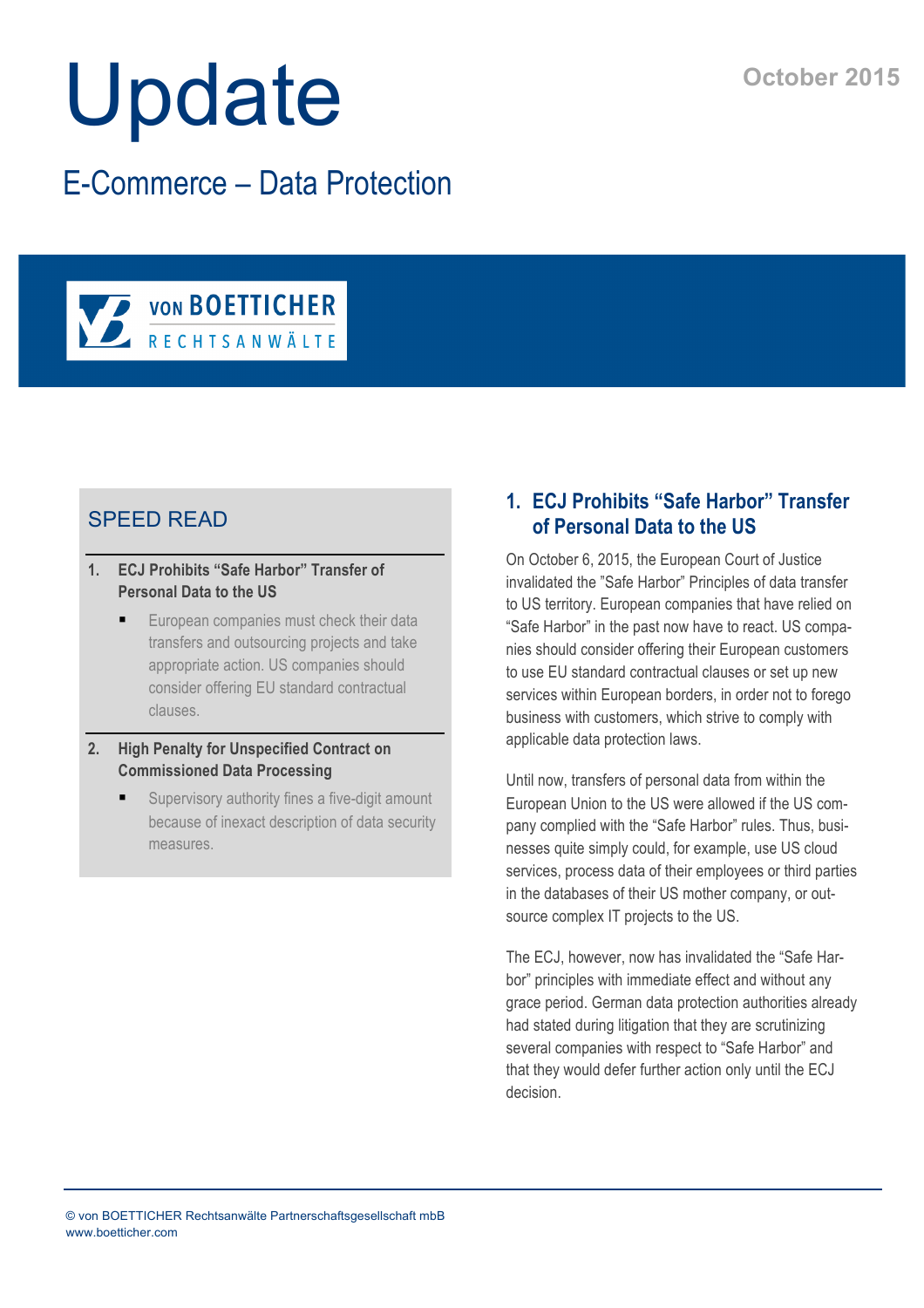#### **VON BOETTICHER** RECHTSANWÄLTI

Besides the "Safe Harbor" principles, an alternative compliance standard for data transfers to "third countries" like the US might be use of the so-called standard contractual clauses approved by the European Commission. These clauses may be negotiated between the European customer and the service provider in a third country. But in its decision on "Safe Harbor", the ECJ stated that any statutory provision, which in fact allows an unlimited access to electronic communication by secret services is not compatible with European fundamental rights. Thus, the risk remains that even the existing EU standard contractual clauses cannot avoid a violation of European data protection rules, as contracts between companies can of course not restrict the powers of US authorities.

However, the standard contractual clauses at least provide a factual interim solution: The ECJ further states that only the Court itself may invalidate a decision of the European Commission. Until such invalidation decision by the ECJ, it should therefore be admissible to rely on the continuing validity of the decision of the Commission regarding the standard contractual clauses.

There are other alternatives of a legal data transfer to the US, e.g. Binding Corporate Rules (BCR) implemented by some groups of companies. At this point in time, existing BCRs are not affected by the ECJ decision. A further possibility is obtaining an individual consent by the competent data protection authorities. After the ruling it is, however, in doubt to what extent such consents will be granted in the future.

Not affected by the current decision are data processings within the EU or the European Economic Area (EEA), even if the servers are operated by US companies or their affiliates. A European company may, even after the ECJ judgment, still agree to a so-called contract on commissioned data processing if the data are processed in, e.g., Ireland. Although German data protection authorities raised concerns in this regard as well, we do not know of any case of an authority having actually taken action against such a contract. But it remains most important that such contracts comply with all legal requirements – failure to comply is subject to a fine of up to 50.000 Euros.

Supervisory authorities are expected to examine more closely data transfers to the US in the near future. Because German companies are threatened with fines in the six-digit-range, they should evaluate as soon as possible whether they transfer personal data to third parties (including affiliated companies), and if so, on what legal basis such transfer takes place. This includes commissioned data processings outside the EC/EEA – e.g. the use of cloud services in the US or use of e-mail accounts hosted by a US provider. If the legal basis was "Safe Harbor" (or worse: there was no legal basis at all), immediate action is required.

Providers in the US should consider proactively suggesting their European customers implementing the EU standard contractual clauses: These presently are the sole option for most companies to legalize data transfers to the US. US companies not offering such a contractual solution will face customer complaints when the data protection authorities start enforcing the ECJ "Safe Harbor" decision.

European Commission and US government have been negotiating a revised "Safe Harbor II" for some time. But due to the high hurdles set up by the ECJ, successful completion of these negotiations now seems unlikely: As long as US legislation allows "authorities to generally access the content of electronic communication", such legislation would contradict the EU fundamental rights and as a result any data transfer into such country would be unlawful on the basis of even a revised "Safe Harbor" clause. However, exactly these extensive access rights granted to the US secret services have been reported to be not negotiable for the US.

## **Further Information:**

EuGH, judgment of 2015-1-06, Case C-362/14 https://www.boetticher.com/15101a

## **2. High Penalty for Unspecified Contract on Commissioned Data Processing**

The Bavarian Office for Data Protection Supervision (BayLDA) recently set a fine in the five-digit-range be-

## www.boetticher.com